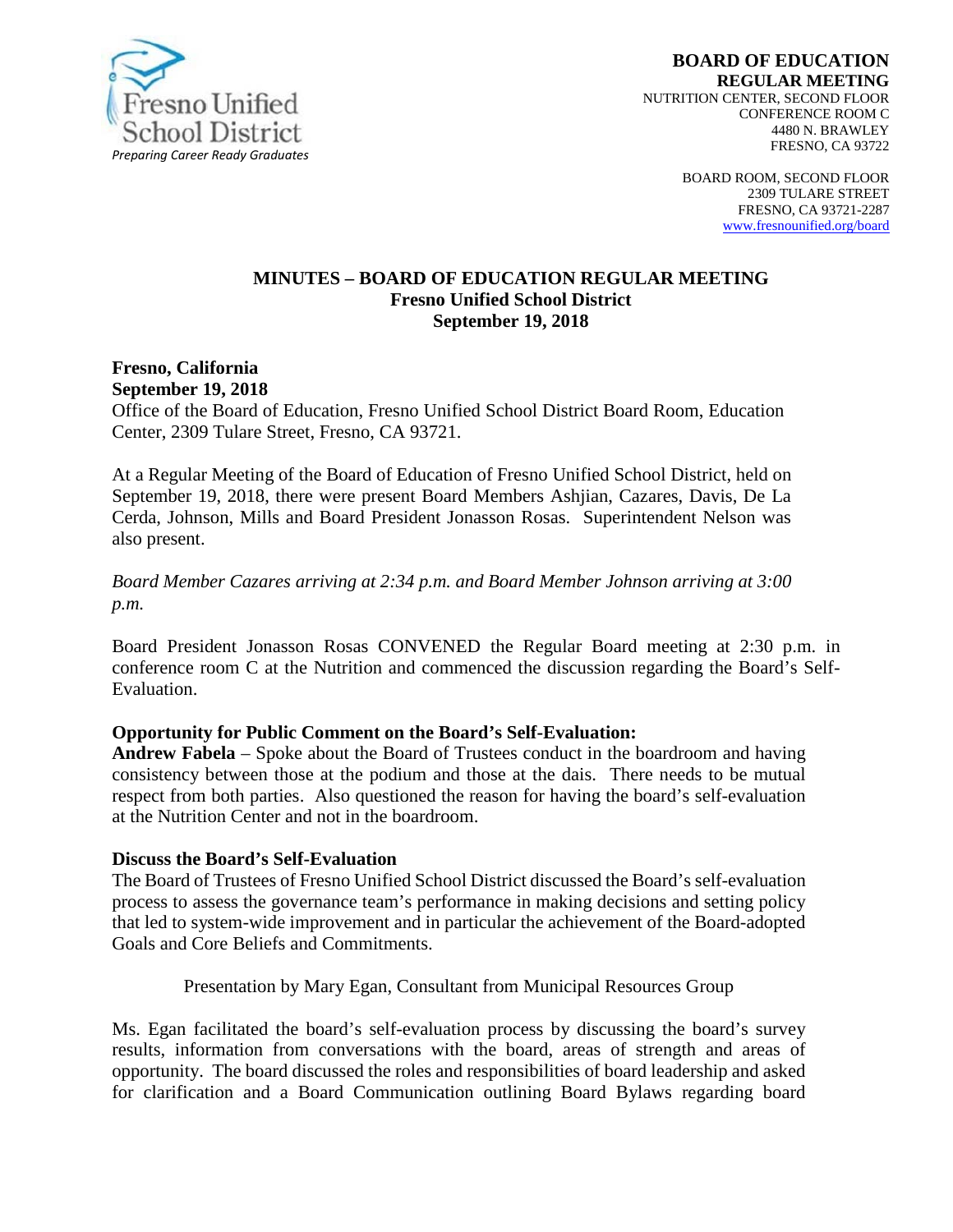leadership and setting meeting agendas. Facilities and maintenance plans were also a topic of conversation, and more specifically related to Measure X, and a majority of the board asked that a special meeting take place to discuss Measure X priorities. To conclude the Board's Self-Evaluation portion of meeting, the board decided to have a meeting early in the spring to discuss the superintendent's goals and to work on a strategic plan for the district.

The board concluded their discussion and ADJOURNED at 3:59 p.m. to RECONVENE at the Education Center for the remainder of the meeting.

Board President Jonasson Rosas RECONVENED the Regular Board meeting at 4:35 p.m. in the boardroom and ADJOURNED to Closed Session to address items 1 through 7. The Board RECONVENED in Open Session at 6:44 p.m.

## **Opportunity for Public Comment prior to Closed Session:**

**Lucila Ortiz, Organizing Director with Californians for Justice** – Shared her and the organizations support for Superintendent Nelson. Superintendent Nelson has been a champion for student voice. He has been vital in moving the district forward in implementing policies to close the achievement gap, and bring our most vulnerable students closer to success.

## **Staff Present**

Chief Academic Officer Mecum, Chief of Human Resources and Labor Relations Idsvoog, Chief Technology Officer Madden, Chief Operations Officer Temple*,* Chief of Communications Arias, Executive Director of Student Services Dorsey, Executive Director of Constituent Services Plascencia, Executive Director McCulley, Administrative Analyst Jensen and Chief of Staff David Chavez.

## **Reporting Out of Closed Session**

- 1. On a motion by Board Member Mills, seconded by Board Member Johnson, by the following vote 7-0-0-0, the Board voted to give the Superintendent a positive evaluation.
- 2. On a motion by Board Member Davis, seconded by Board Member Mills, by the following vote 7-0-0-0, the Board took action in Closed Session, to promote Phillip Neufeld to Executive Officer, Information Technology.

## **PLEDGE OF ALLEGIANCE**

John Harris, a parent that has had a positive impact at Cambridge High School led the flag salute.

# **HEAR Reports from Student Board Representatives**

Alysah Díaz and Mercédez García ASB representatives from Roosevelt High School, shared the following with the Board:

• SAB members had a presentation on technology that informed them that in late October Fresno Unified will distribute tablets to students in TK and Kindergarten, and  $9<sup>th</sup>-11<sup>th</sup>$  grade as Learning Companion Devices. The IT department asked for SAB's help in developing the student video.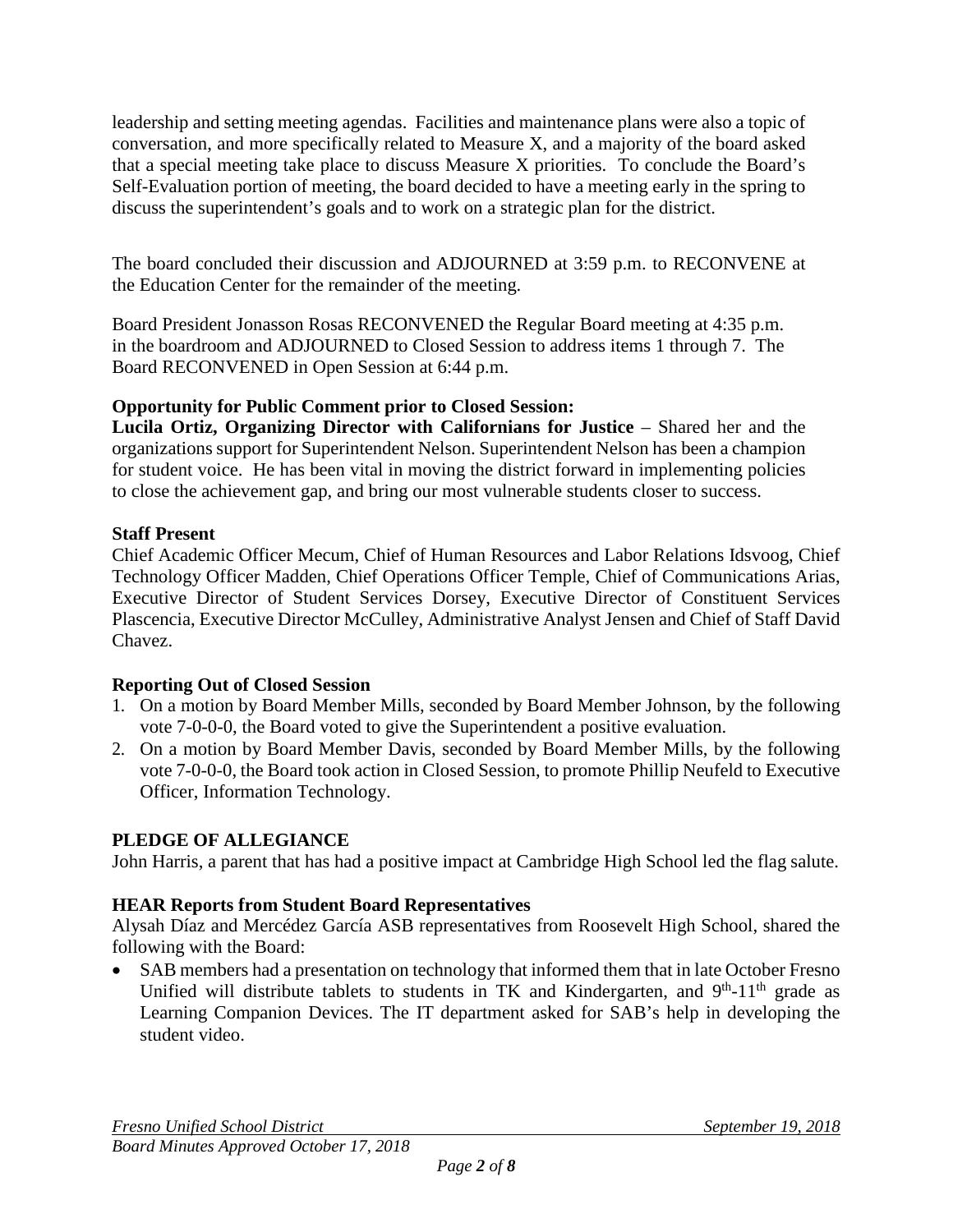- Students also shared the efforts of the Prevention and Intervention Department on Student Attendance keep all kids in school every day. SAB members were challenged to make a video to encourage students to come to school hoping to improve their attendance.
- Alysah and Mercédez spoke about how they learned about the Williams Act and how students can contact site leaders if they are missing necessary classroom materials or supplies, or if facilities are in disrepair.
- Students shared with the board that at Roosevelt High School they celebrated Perfect Attendance, Honor Roll, High Honor Roll and Honor Society students during Academic Awards Assembly. The students were honored with a certificate for their hard work and academic dedication during the 2018 Fall Semester.
- They shared that they have incorporated Picnic Fridays, where students have been encouraged to bring a blanket so that they can sit with their friends and enjoy a designated treat of the week in a family style setting. This is a way to promote kindness and caring amongst our Rough Rider brothers and sisters.

Students from Tehipite Middle School were present to talk about what they love about their school, and being a Tehipite student.

# **HEAR Report from Superintendent**

- The superintendent shared that the district's executive team is currently engaged in the strategic planning process. While there are District Goals and Core Beliefs that guide the district's work, there is not a formal mission and vision statement. The team is searching and identifying collective values that will build upon already established goals and core beliefs.
- Nelson also updated the board regarding professional learning that kicked off this week under the larger umbrella of cultural responsiveness. After engaging in deep research and study, the Instructional Division has designed a three-year plan to approach culturally responsive teaching and implicit bias. Training includes a multi-faceted approach including gender awareness that was first launched with our board and district leaders last spring, and this week began engaging site leaders around inclusion with our LGTBQ community.
- Superintendent reminded employees that our WellPATH program is partnering with Kaiser Permanente to offer free flu shot clinics at sites across the district. The vaccine is free and available for employees with district medical insurance, covered spouses, domestic partner's dependents age 18+, early retirees, and Medicare-eligible retirees.

## **OPPORTUNITY for Public Comment on Consent Agenda Items**

**David Miller with Fresno Produce** – Spoke about the Fresh Fruit and Vegetable Program. Shared his concerns with the bidding process and feels that Fresno Unified is paying more than the originally bid amounts.

## *Board Members Ashjian and Mills requested that the Superintendent look into the matter.*

**Andrew Fabela** – Spoke about the U.S. Government class being taught at Bullard High School. Compared the syllabus to a Fast Food Drive Thru. Enough time is not being used to teach the subject. Suggested that electives be removed.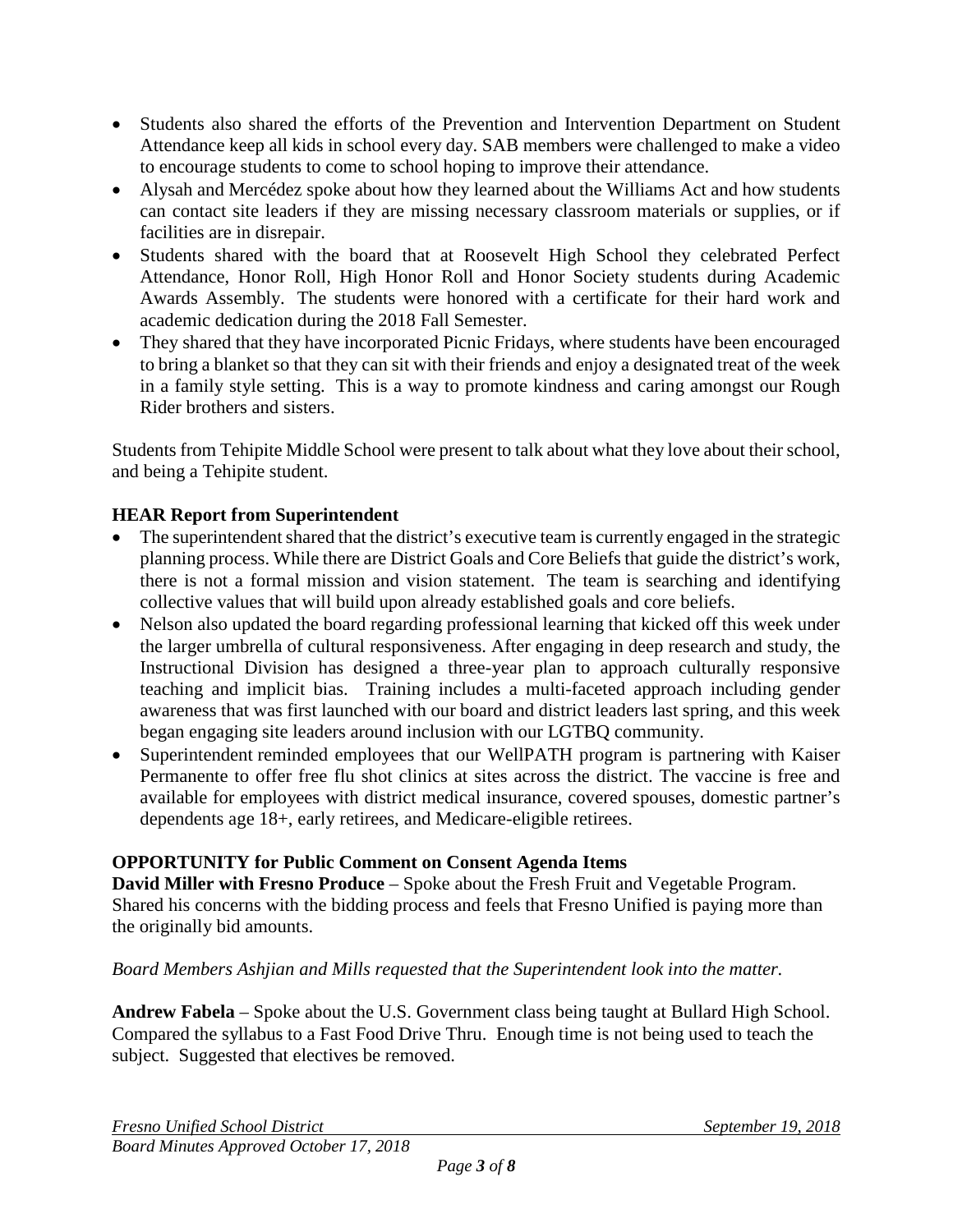On a motion by Member De La Cerda, seconded by Member Davis, the consent agenda, exclusive of agenda item: A-4, A-5, and A-7 which were pulled for further discussion, were approved on a roll call vote of 9-0-0-0 as follows: AYES: Student Board Members Casarubias and Sarama, Board Members: Ashjian, Cazares, Davis, De La Cerda, Johnson, Mills and Board President Jonasson Rosas.

# **A. CONSENT AGENDA**

## **A-1, APPROVE Personnel List APPROVED as recommended,** the Personnel List, Appendix A, as submitted.

**A-2, ADOPT Findings of Fact and Recommendations of District Administrative Board ADOPTED as recommended,** the Findings of Fact and Recommendations of District Administrative Panels resulting from hearings on expulsion and readmittance cases conducted during the period since the September 5, 2018 Regular Board meeting.

# **A-3, APPROVE Minutes from Prior Meeting**

**APPROVED as recommended,** the draft minutes for the August 22, 2018 Regular Meeting and August 31, 2018 Special Board Meeting.

## **A-4, APPROVE Comprehensive Safe School Plans for 2018/19**

**APPROVED as recommended,** the Comprehensive Safe School Plans for all schools. The Plans support a safe learning environment for students and staff and are organized to align with the California Standardized Emergency Management System. The Plans are updated annually in coordination with school site administration.

For the record, there were comments/questions regarding as to how the information is disseminated across the district and commented that staff needs to be cognizant on how the message of Active Assailant effects the students. Chief of Operations Karin Temple and Manager Armand Chavez were available to respond. Member De La Cerda moved for approval, seconded by Member Davis, which carried a vote 7-0-0-0 as follows: AYES: Board Members: Ashjian, Cazares, Davis, De La Cerda, Johnson, Mills and Board President Jonasson Rosas.

#### **A-5, APPROVE Award of Bid 19-03, Kings Canyon Middle School Baseball Field and Softball Field Improvements Rebid; and Reject Bid 18-36**

**APPROVED as recommended,** Bid 19-03, to improve the baseball and softball facilities at Kings Canyon Middle School and increase equity by providing irrigation, landscaping, water fountains, electrical work, and new baseball backstop and dugouts.

**REJECTED as recommended** bids received for Bid 18-36, the original bid for this project.

Staff recommends award to the lowest responsive, responsible bidder:

JT2, Inc. dba Todd Companies (Visalia, California) \$267,000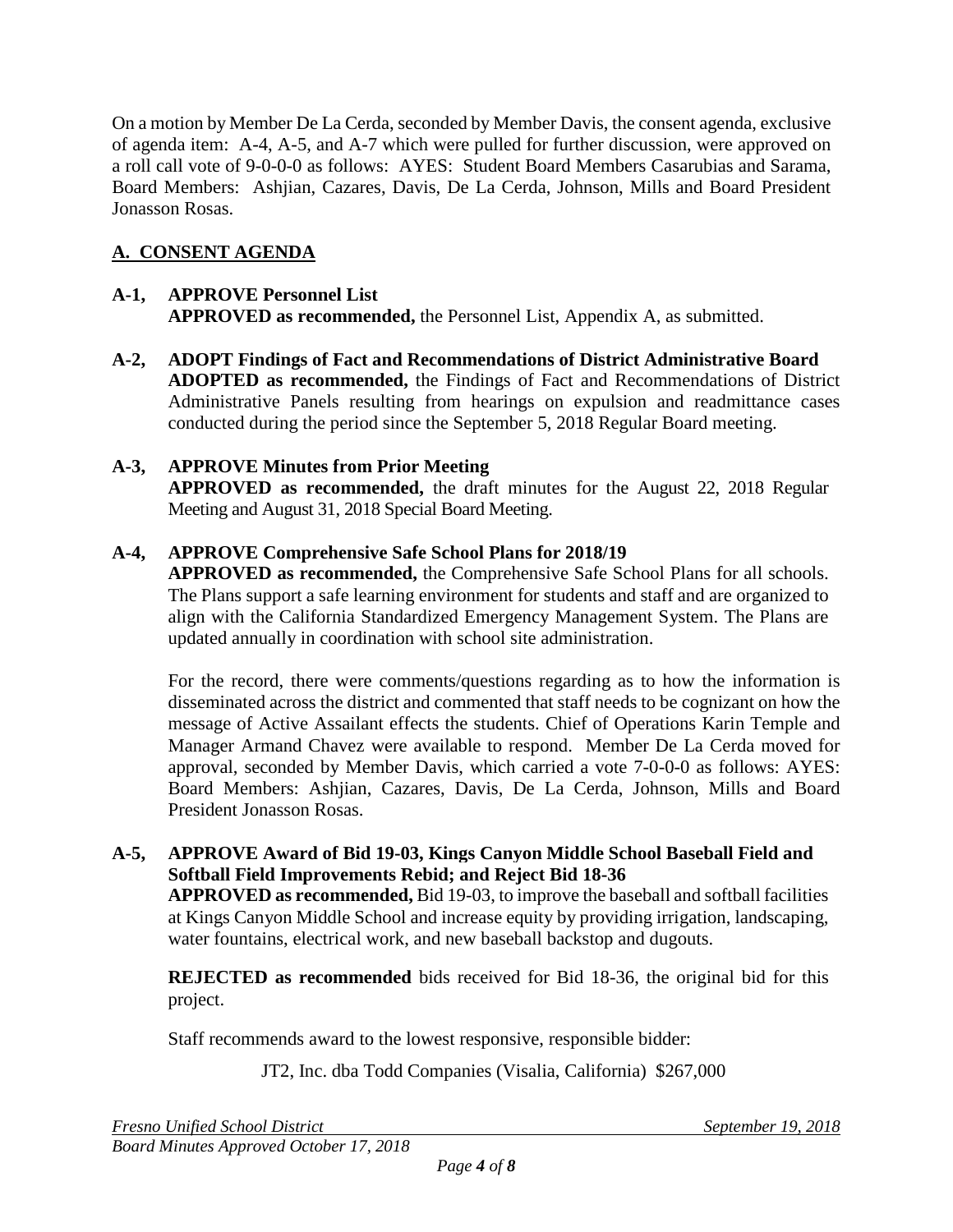#### **Prior to the vote Board Member Ashjian made the following statement:**

*Item A-5 is a bid award to JT2, Inc. doing business as Todd Companies (Bid Number 19- 03). I have done business with Todd companies in my private capacity on other projects not involving Fresno Unified beginning at least five years prior to my election to this Board. I did not participate in making this contract. Because of my relationship with Todd Companies, I have a remote financial interest in this contract. Therefore, I am abstaining from this vote pursuant to Board Bylaw 9270.*

For the record, there were no comments/questions. Member Davis moved for approval, seconded by Member De La Cerda, which carried a vote 6-0-0-1 as follows: AYES: Board Members: Cazares, Davis, De La Cerda, Johnson, Mills and Board President Jonasson Rosas. ABSTENTIONS: Board Member Ashjian.

#### **A-6, APPROVE Provisional Internship Permits**

**APPROVED as recommended,** Provisional Internship Permit (PIP) recommendations to hire rehire upon Board approval.

#### **A-7, APPROVE Proposed Revisions for Exhibit (E) 9270 – Conflict of Interest APPROVED as recommended,** proposed revisions for the following Exhibit (E):

• E 9270 - Conflict of Interest

These revisions meet the recommendations submitted by the Fresno County Board of Supervisors.

For the record, there were comments/questions regarding the title Conflict of Interest – the district has another policy with the same title which can be confusing, and concern with the accuracy of the online Form 700 with Fresno County – the drop down box for jurisdiction does not reflect accurately for board members. Chief of Staff David Chavez and Legal Counsel Mary Beth de Goede were available to respond. Member Mills moved for approval with the change to the Conflict of Interest title to reflect as such: *Conflict of Interest – Form 700*, seconded by Member Ashjian, which carried a vote 7-0-0-0 as follows: AYES: Board Members: Ashjian, Cazares, Davis, De La Cerda, Johnson, Mills and Board President Jonasson Rosas.

## **A-8, DENY Claim #GL18-0627-1344**

**DENIED** as recommended, a Claim for Damages by a Minor, case #GL18-0627-1344, and the matter referred to the district's Executive Director of Benefits and Risk Management for further handling.

# **A-9, DENY Claim #GL18-0627-1345**

**DENIED as recommended,** a Claim for Damages by a Minor, case #GL18-0627-1345, and the matter referred to the district's Executive Director of Benefits and Risk Management for further handling.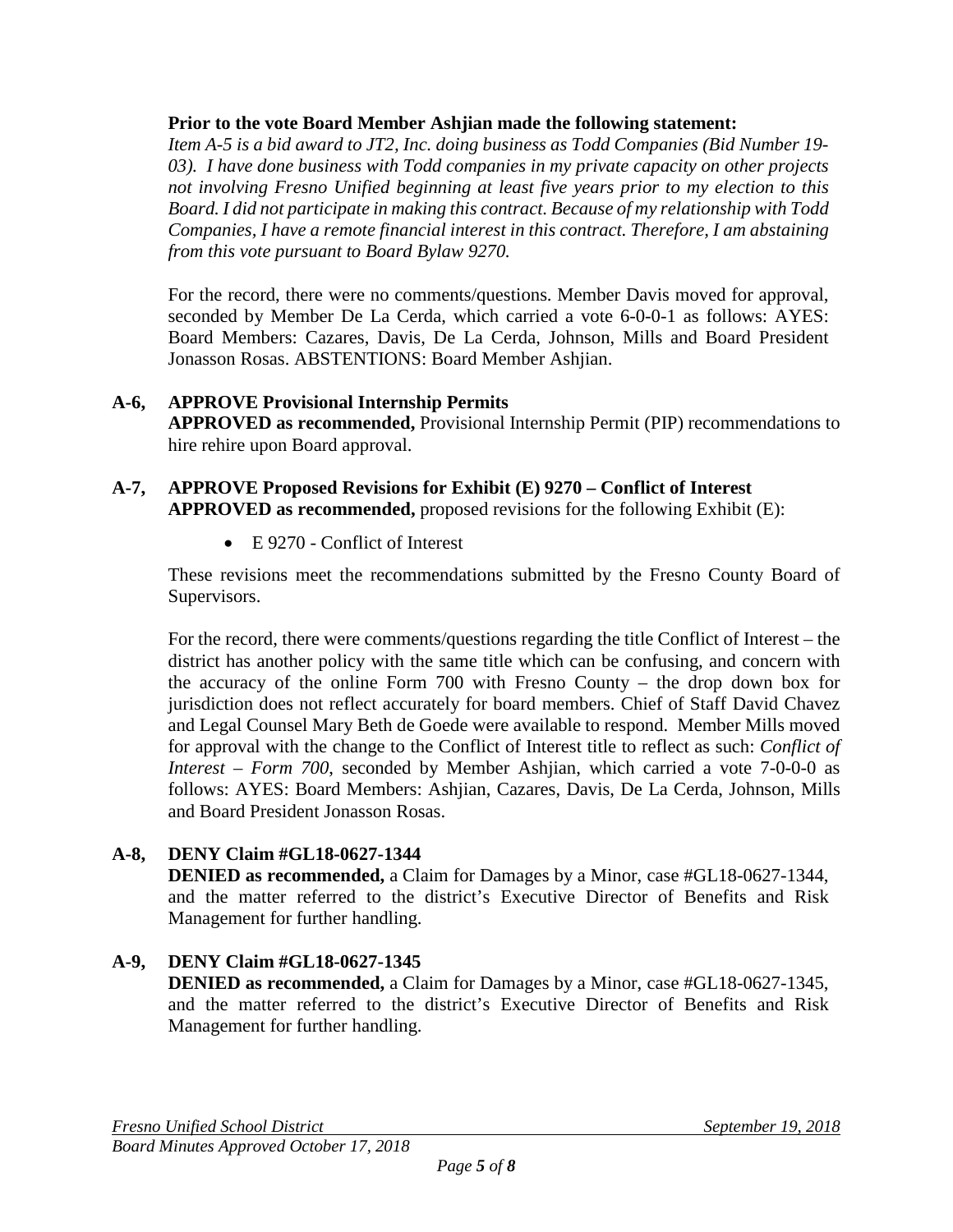- **A-10, RATIFY Service Agreement with WestEd for Training and Technical Assistance on the Desired Results Developmental Profile System RATIFIED as recommended,** the service agreement with WestEd to provide preschool teachers four in-person training sessions and ongoing coaching support on the use of the Desired Results Developmental Profile during the period of August 31, 2018 through July 31, 2019.
- **A-11, RATIFY Change Order and Filing of Notice of Completion for Bid 18-06, Section E RATIFIED as recommended,** Change Order and the Notice of Completion for Section E for the following project, which has been completed according to plans and specifications:

#### **Bid 18-06 Sections A-F, Playground Equipment Installation for Columbia, Edison-Bethune, Jefferson, Kirk, Lane and Storey Elementary Schools**

Change Order 1 (Section E/Lane) includes, but may not be limited to: add transition ramp, concrete and handrails; and add 85 days to contract duration for unforeseen site utilities interfering with playground layout.

| Original contract amount (Sections C and E):     | 119,740 |
|--------------------------------------------------|---------|
| Original purchase order amount (Section E/Lane): | 76,340  |
| Change Order(s) previously ratified:             |         |
| Change Order 1 presented for ratification:       | 6.584   |
| New purchase order amount:                       | 82.924  |

## **END OF CONSENT AGENDA**

#### **UNSCHEDULED ORAL COMMUNICATIONS**

**Robert Gutierrez** – Shared concerns regarding the Math grading system at Gaston Middle School. Was told the Math grading system was lowered by 30%.

#### **B. CONFERENCE/DISCUSSION AGENDA**

#### **Agenda Item B-12, Hold a Public Hearing and Adopt Resolution in the Matter of Sufficiency of Instructional Materials to Comply with the Requirements of Education Code Section 60119**

**HELD** a public hearing and **ADOPTED** as recommended, the Resolution in the Matter of Sufficiency of Instructional Materials.

The governing board of each district is required to hold a public hearing and adopt a resolution stating whether each pupil, including English learner students, has standards-aligned textbooks and instructional materials in these subject areas: English Language Arts, mathematics, history/social science, health (grades 7-12), foreign language (grades 7-12) and science equipment in grades 9-12.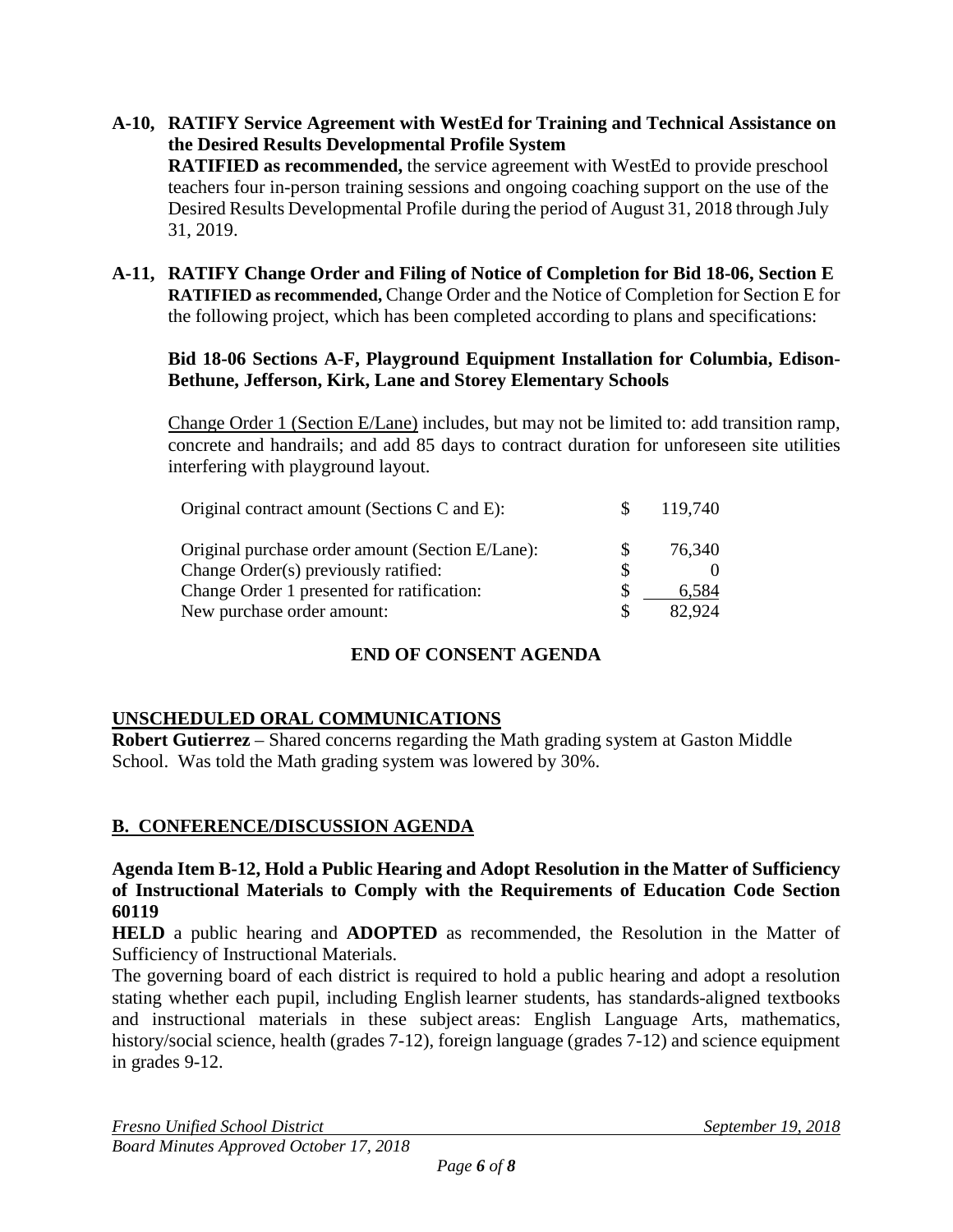#### Presentation by Instructional Superintendent Melissa Dutra

#### *Board President Jonasson Rosas opened the public hearing.*

There were no individuals from the public wanting to speak.

#### *Board President Jonasson Rosas Closed the public hearing*

For the record, there were no comments/questions. On a motion by Member De La Cerda, seconded by Member Mills. the Resolution in the Matter of Sufficiency of Instructional Materials was adopted by the following vote 7-0-0-0 as follows: AYES: Board Members: Ashjian, Cazares, Davis, De La Cerda, Johnson, Mills and Board President Jonasson Rosas.

#### **Agenda Item B-13, Present and Discuss The Teacher Development Pipeline**

The Teacher Development department was created in 2009 with a vision to ensure that every classroom has a highly effective teacher and to provide a continuum of supports for teachers in Fresno Unified. In partnership with Human Resources, the Teacher Development department will present and discuss recruitment, training, and retention strategies within the Teacher Pipeline.

#### Presentation by Chief Academic Officer Kim Mecum and Staff

For the record, there were comments/questions thanking and congratulating staff for all their hard work and being nationally recognized as leaders in this area, thanked our CSU Fresno and Fresno Pacific partners, is the district meeting all their needs or do we need to reach out further, are we filling the positions for Math and Special Ed teachers, at what age are we reaching out to our young students, are we encouraging students of color, a mention that our recruitment team needs to be diverse, where is the \$10 million coming from, how is the grant money used, expanding the program to include our hard to fill positions, are we tracking data on retention rates, and are we conduction exit interviews. Chief Academic Officer Mecum and staff were available to respond. There was no action required for this item.

#### **Agenda Item B-14, Present and Discuss Update on Fresno Unified Personalized Learning Initiative: Results from Year Two and Expansion in Year Three**

The Board received an update on the Fresno Unified Personalized Learning Initiative (PLI). The Board received a report and data with results from year two and will received an update on the program expansion in year three.

#### Presentation by Chief Academic Officer Kim Mecum and Staff

For the record, there were comments/questions thanking staff for all their hard work, what is the plan or timeline to get it out to the whole district, what would be the cost to expand, it is wonderful to see teachers using the data to make decisions in the classroom, do we track to see if our students are using the platform outside of the district, a suggestion to use a magnet or something more